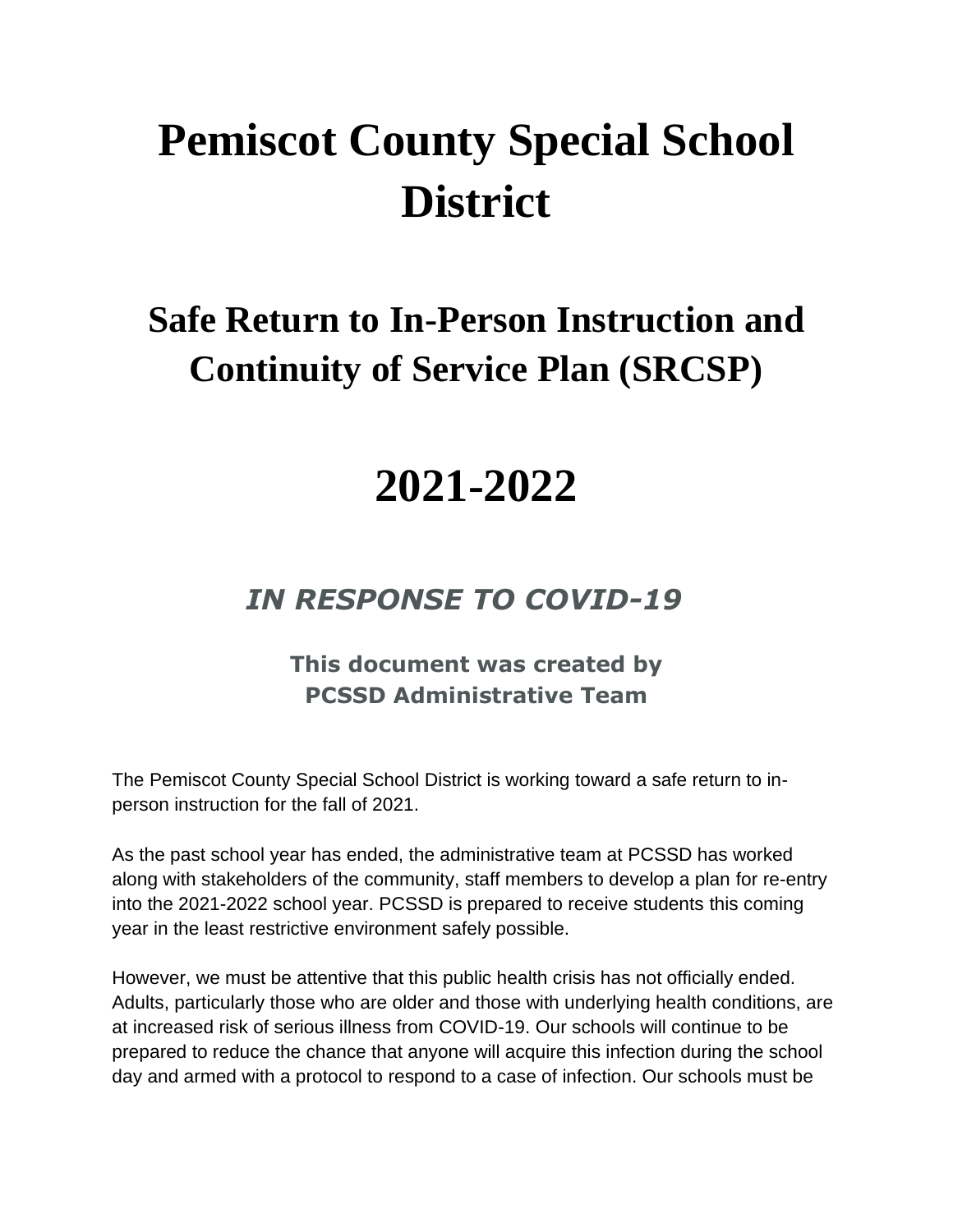poised to adapt to new emerging information in order to create a safe and enriched educational experience.

The Re-entry plan has been written with the understanding that the plan will be review every 6 months.

#### Vaccinations

The District will work with the Health Department to provide vaccinations for all eligible individuals (staff and students).

#### Illness

If a staff member or student becomes sick while at school, the school nurses will screen and the individual and check temperature. Once the screening is done, the district will follow the protocol from the Missouri Department of Health.

#### Social Distancing:

Social distancing of at least 6 feet remains one of the best preventative measures for reducing the spread of COVID-19. It is recognized that this cannot be accomplished at all times, and distancing of at least 3 feet has been shown to reduce infections. While children are unlikely to exhibit serious symptoms from COVID-19, social distancing helps prevent the spread to adults, especially those who may be at high risk.

#### Screening:

Parents and caregivers should screen children for symptoms at home, before coming to school, in accordance with the following checklist:

- Fever or Chills
- Cough
- Headache
- Muscle Aches
- Nausea, vomiting or diarrhea
- New loss of taste or smell
- New runny nose or congestion
- Shortness of breath or difficulty breathing
- SoreThroat
- Close contact with a person with COVID-19 in the last 14 days.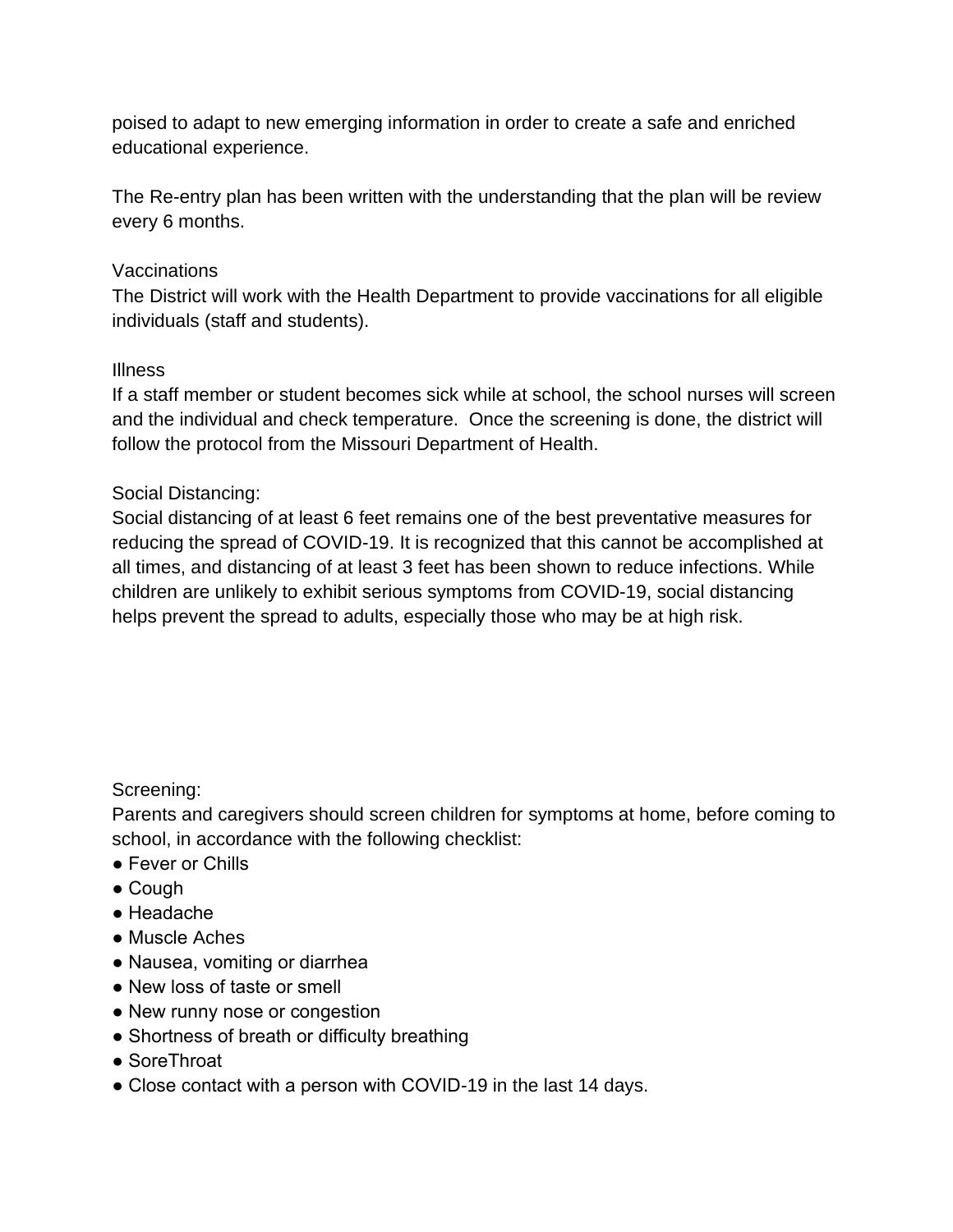#### On-site Screening for students:

Protocols have been developed by our district nursing staff to screen students who self-refer or are referred for symptoms. The school district will not, at this time, engage in mass screenings as they create unsafe bottle necks of traffic at entry points into facilities.

#### Screening for Staff Members:

Health data continues to reveal that adults are much more likely to spread the virus than children, unlike other viruses like influenza which children are more likely to transmit to others.

#### Face Coverings:

Face coverings are recommended in all settings but are not required at this time.

#### Intentional Flexibility:

In developing the plans, student and staff safety is one of our major priority. We will continue to coordinate with federal, state, and local officials as we make critical decisions regarding student, staff, and community safety while also providing quality instruction to all students. We will adapt to the level of threat accordingly. Some of these adaptations may be a challenge for staff, students, parents, and community.

#### Visitor Restrictions

PCSSD will not allow normal visitation to our campuses until the reopening date. Only PCSSD staff are allowed on campus during preparation for reopening. Once school resumes, visitors will be limited and must check-in through the main entrance of the buildings.

Our school district will have 3 phases. Phase I being the lowest level of community spread, full in-person learning. Phase 2 being a moderate level of community spread, hybrid learning (in-person and virtual). Phase 3 being at a substantial level of community spread (virtual).

#### Phase 1

#### PCSSD

will begin the school year in our Phase 1. Which has been slightly modified to align with the current changes and decreased risk factor due to cycling down of the pandemic along with the high percentage of vaccinations being administered. Parents will also be given the option to enroll their student in the District Virtual Learning Program.

• School will start on August 23, 2021 with in person classes.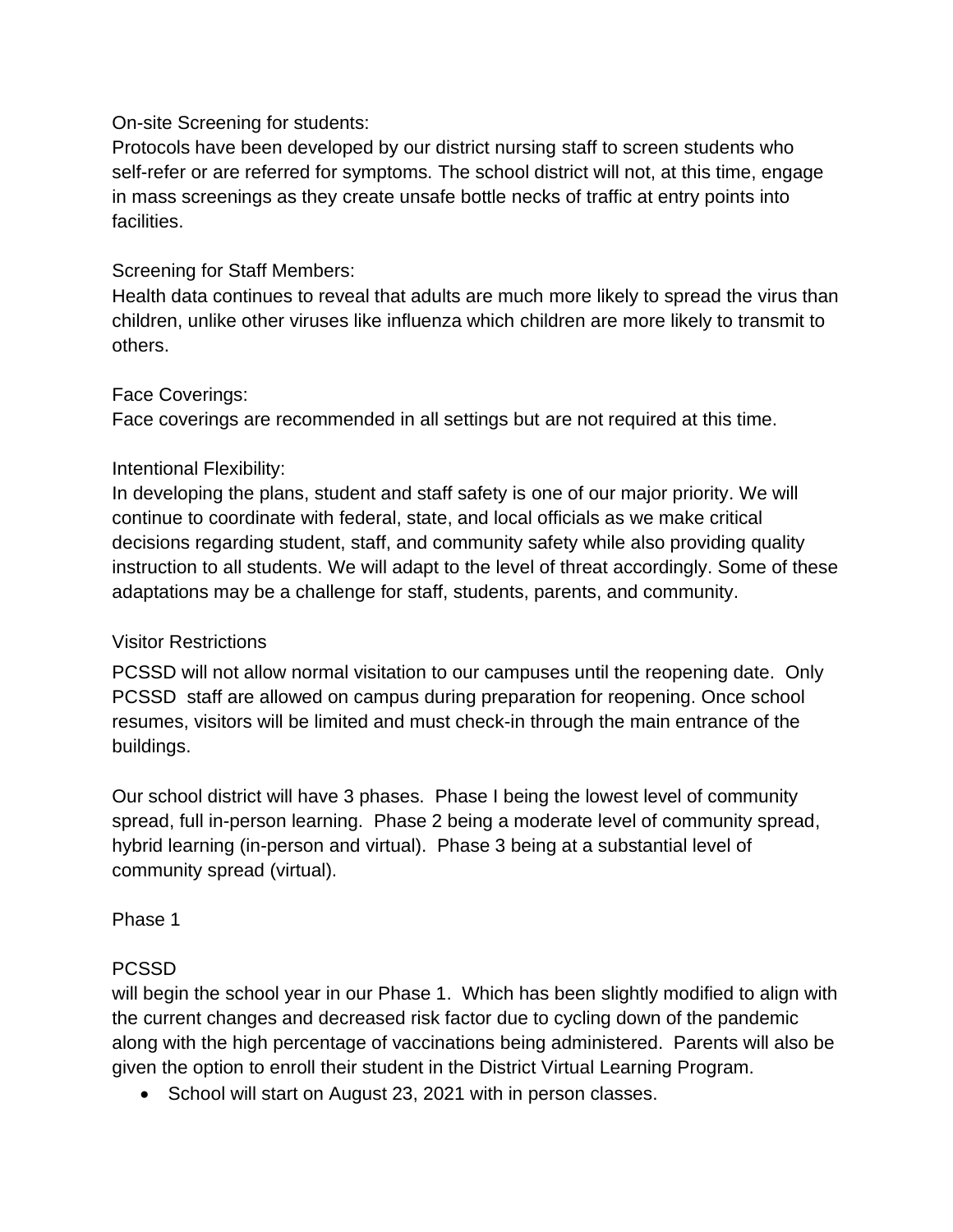- All classes will take place in the school buildings.
- Wellness Checks will take place on campus to monitor students and staff.
- Mask are recommended but not mandated. Students and staff are allowed to wear a mask.
- Accommodations may be considered for students that are considered to be severely at risk or have special, extenuating circumstances. This program is being offered for parents who have concerns about their child attending in-person school as a result of a preexisting documented medical condition and/or administration discretion. These cases will be handled on an individual base. Please contact the school if your child has severe health concerns so, if needed, a customized plan can be developed and implemented.
- If a positive test result comes to our attention, the district will follow the Missouri Department of Health guidance.

Classroom Protocols

- Classroom seating will be structured so that all students are facing the same direction
- Student desks will be spread apart with as much distance as possible
- Assigned seating will be required in classrooms
- Administration will provide orientation regarding COVID-19 to students and staff
- Teachers will encourage and allow time for students to practice good hygiene
- Hand sanitizers are placed throughout the hallways on all campuses and frequent use will be encouraged
- Heightened emphasis will be placed on cleaning/sanitizing classrooms. This includes the frequent wiping down of desks, keyboards, fogging of rooms, etc. throughout the day.
- Signage will be placed throughout buildings to emphasize safe practices.
- The following physical accommodations will be practiced-social distancing, class transitions, sharing of school supplies, etc.

Hallway Protocols

• Movement through the hallways will be one way. Signs for directions and physical distancing will be placed throughout the building.

Bus Protocol

- Parents will be expected to screen their children prior to the children getting on the bus.
- All students riding a bus may be required to wear a mask at all times.
- Parents will be encouraged not to send a child to school who is sick or not feeling well.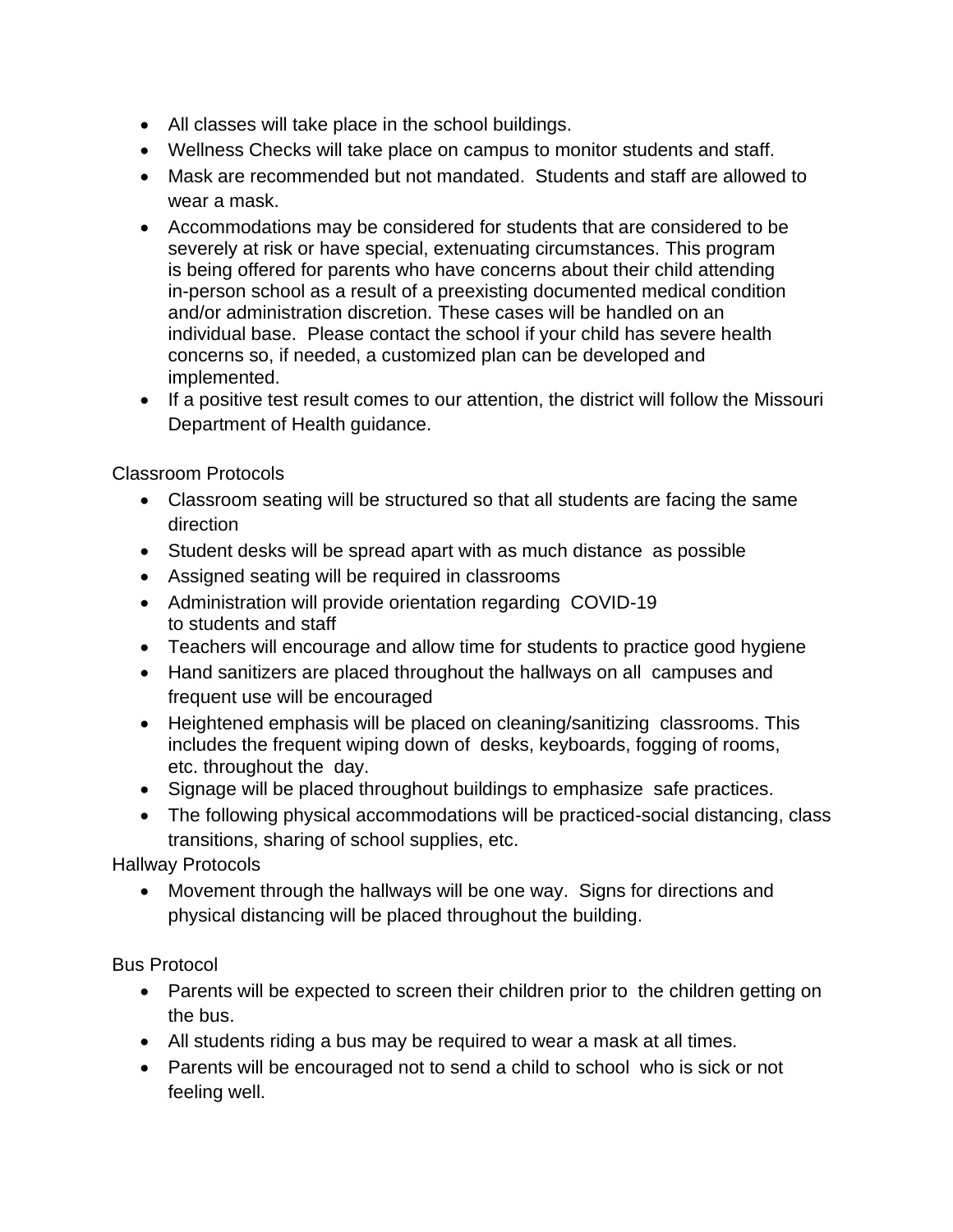- Buses will run with normal capacity but with social distancing restriction guidelines.
- Buses will be cleaned and sanitized after each route.
- Students will be assigned seats on the bus.
- Family groups will be seated together.

Facilities / Custodial / Maintenance Protocols

- Frequently touched surfaces such as door handles, light switches, stair railings and other frequently touched surfaces will be disinfected multiple times during the day.
- Restrooms will be disinfected multiple times during the day. Schedules will be posted, and employees will sign off at the time when the work is completed.
- Hand sanitizer will be available in all classrooms and throughout the buildings.
- Signs will be posted in the classrooms and restrooms with directions on how to effectively wash hands.

Breakfast and Lunch Protocol

- OVLC will have breakfast and lunch in the cafeteria.
- All tables and chairs in the cafeteria will be disinfected after breakfast and lunch.
- Times will be adjusted for cleaning purposes. Spacing of the students will be utilized.

Playground and Recess Protocol

- Hand washing/sanitizing hands upon reentry to the building after recess
- Playground surfaces will be cleaned routinely

Athletic and Extra Curricular Events

• Activities will follow each protocol as in each phase.

#### **Health Services / Guidance Protocols**

- Students and staff should not attend school if they are exhibiting symptoms of having an infectious disease, e.g. coughing, sneezing, shortness of breath, fever.
- In the event your child comes to school exhibiting signs of illness, parents will be called to pick up that child.
- Training will be provided to all staff on the signs and symptoms of any infectious disease.
- Training will be provided to all staff and students on proper personal hygiene (handwashing), illness containment practices (covering mouth and nose when sneezing) and social distancing.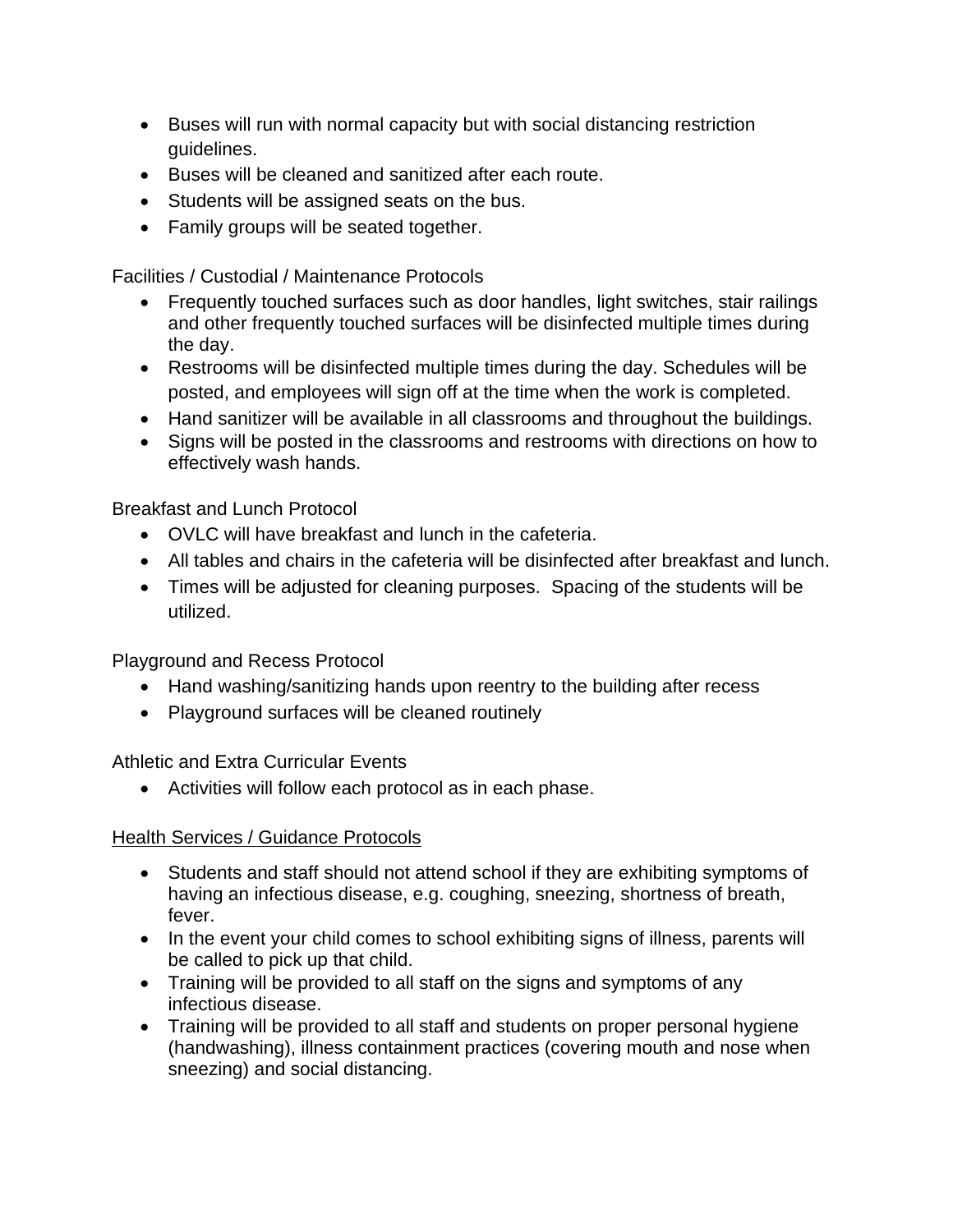- Masks are optional at this time but could be mandated based on community outbreak
- Any student or staff member exhibiting signs of illness will be sent to the nurse immediately for evaluation.
- Any student or staff member with a fever will be sent home and will remain at home until fever free for 24 hours without medication.
- Students with symptoms should not attend school and parents should consult their healthcare provider and follow CDC considerations regarding their return to school. For students who are diagnosed with COVID-19, either by a laboratory test or based on their symptoms, return to school is permissible when the student is at least 10 days from symptom onset, has had three days with no fever (with no fever reducing medicine) and has improving symptoms. Return to school for children with an alternate diagnosis is at the discretion of their healthcare provider and/or the school nurse. Children with a known close contact with COVID-19 (or an adult with symptoms compatible with COVID-19) should stay home for 14 days from their last contact and until return to school is approved by the local health department in accordance with the CDC guidance.
- Any student or staff member sent home with a fever must be reevaluated by the nurse before returning to the school.
- Nurse offices will maintain an adequate supply of personal protective gear (masks, gloves, disinfectant, thermometers) to evaluate for the disease and reduce the spread of the disease.
- Students and staff who may be at high risk of being infected will be identified. The nurse will work with these individuals / families to develop a preventative plan and to monitor closely.
- Should a staff member, student or visitor to the building test positive for COVID-19, it may be necessary to close the school short term (2-5 days) to deep clean and disinfect the building
- Students and staff that have need of social, emotional, and mental health services will have access to district guidance counselors, the district social worker, and the school based mental health clinic with services provided by FCC.

Health Services / Guidance Protocols will be implemented in both Phase 1 and 2.

#### Staffing Work Protocols

- Staff will regularly clean and disinfect workspaces.
- Workstations will be rearranged to ensure employees are properly social distanced.
- Every effort will be made to reduce the number of staff meetings held, unless social distancing can be maintained.
- Barriers and / or sneeze guards will be installed at reception areas and workspaces where the environment does not accommodate social distancing.